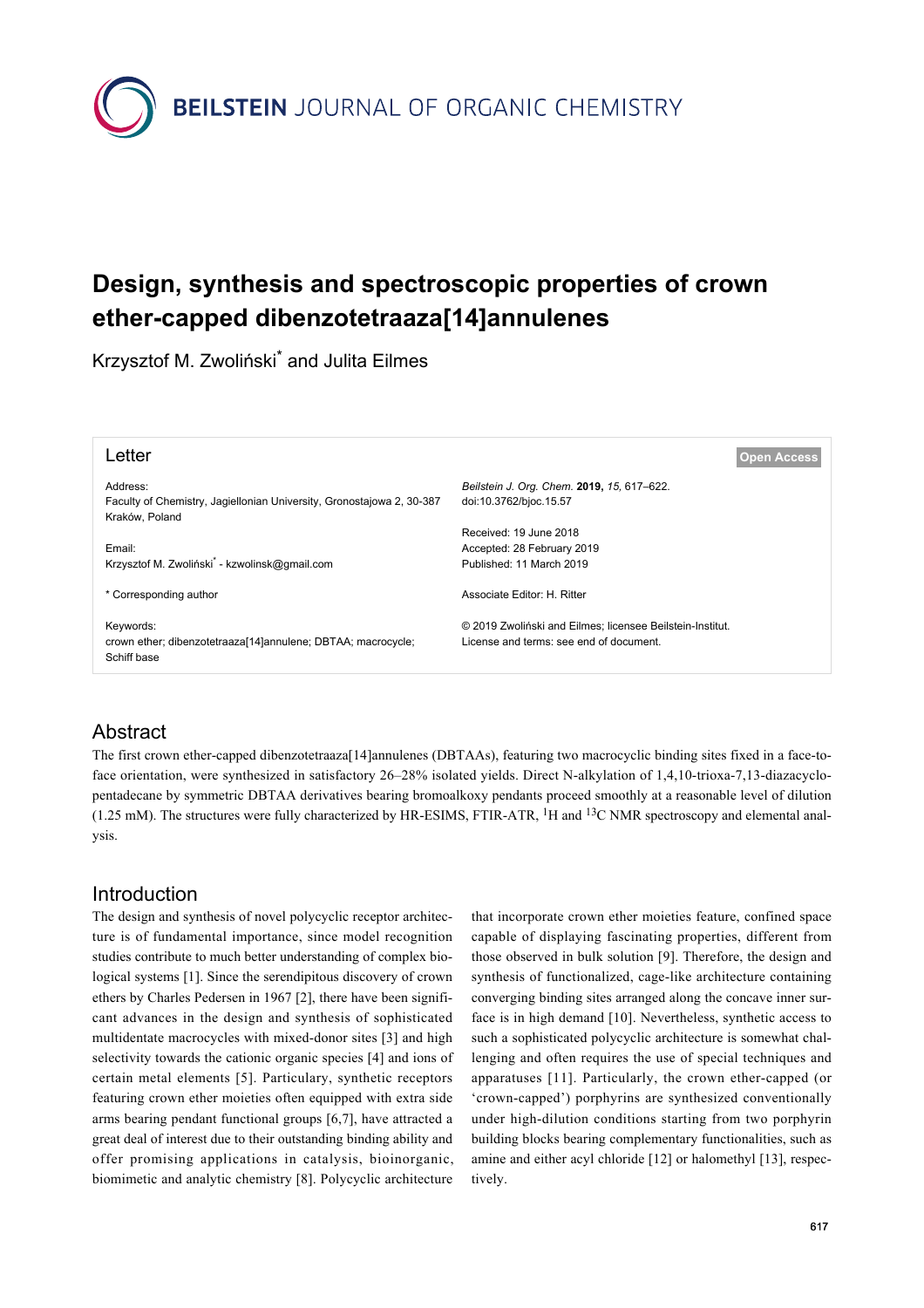The family of dibenzotetraaza[14]annulenes (abbreviated hereafter as DBTAAs) belong to a class of quadridentate Schiff base macrocycles that display exceptional stability toward light, oxygen and water [\[14\]](#page-4-12). Thanks to basic similarities in their structure and physicochemical properties, DBTAAs emerged as non-pyrrolic surrogates of porphyrins, and have become a versatile platform for supramolecular [\[15\]](#page-4-13), biomimetic [\[16,17\]](#page-4-14), biological [\[18,19\]](#page-5-1) and material chemistry [\[20,21\]](#page-5-2). Although much effort has been directed towards the study of crown ethercapped porphyrins [\[22\]](#page-5-3) and sapphyrines [\[23\]](#page-5-4), little research has been undertaken regarding DBTAAs functionalized with crown ether moieties (see [Figure 1\)](#page-1-0).

Kruse and Breitmaier [\[24\]](#page-5-0) reported annulated DBTAA's containing benzo-15-crown-5 scaffolds fused with benzenoid rings of the macrocyclic core. Both nickel(II) and cobalt(II) complexes were prepared and their binding properties toward sodium and potassium ions were studied in addition to transition metals. Sakata et al. reported the syntheses and characterization of nickel(II), copper(II) [\[25\]](#page-5-5) and oxovanadium(IV) [\[26\]](#page-5-6) complexes of crown ether-annulated DBTAAs, which caused dimerization in the presence of alkali metal and ammonium ions. Sakata et al. reported the synthesis of peripherally functionalized DBTAAs with the two benzo-15-crown-5 scaffolds appended to the meso-benzoyl substituents [\[27\].](#page-5-7) Both crown ether-capped macrocycles in a form of free base and nickel(II) and cobalt(II) complexes showed cation and solvent-induced dimerisation. More recently, Raston et al. reported the synthesis of Goedken's macrocycle tmtaa nickel(II) complex featuring a single oligo(ethylene glycol) chain strapped across the face of the DBTAA macrocyclic core [\[28\].](#page-5-8) However, to the best of our

knowledge, there are no reports on 'crown-capped' dibenzotetraaza[14]annulenes.

# Results and Discussion Design principle and synthesis

To create polycyclic cage architecture, featuring two converging binding sites, capable of simultaneous recognition and cooperative binding of a variety of charged entities [\[29\]](#page-5-9) or even whole ion pairs within the same superstructure [\[30\]](#page-5-10), we decided to combine the two macrocyclic building blocks within the same rigidified architecture. Therefore, novel 'crown-capped' receptors **3a** and **3b** were designed to be composed of diazacrown ether and DBTAA macrocycles. Arrangement of the two macrocyclic components in a face-to-face orientation create a central cavity lined by the two converging binding sites. We decided to make use of the previously reported DBTAA derivatives, bearing 3-bromopropoxy- [\[31\]](#page-5-11) and 4-bromobutoxybenzoyl [\[32\]](#page-5-12) pendants, since the presence of rigidifying benzoyl substituents protect the central cavity from collapsing. Simultaneously, the use of short but flexible aliphatic chains as part of the bridges make such receptors flexible enough to adjust the size of the crown cavity to the dimension of the charged entity. The new receptors **3a** and **3b** contain two apparently differentiated Lewis-basic binding sites, however, from a broader perspective, the nature of the DBTAA binding site can be easily switched into a Lewis-acidic one after appropriate metal inser-tion (e.g., with zinc(II) ions) [\[33\].](#page-5-13)

The crown-capped DBTAA's were synthesized by refluxing 1,4,10-trioxa-7,13-diazacyclopentadecane (1,7-diaza-15-crown-5, kryptofix 21) with the previously reported bromoalkoxy

<span id="page-1-0"></span>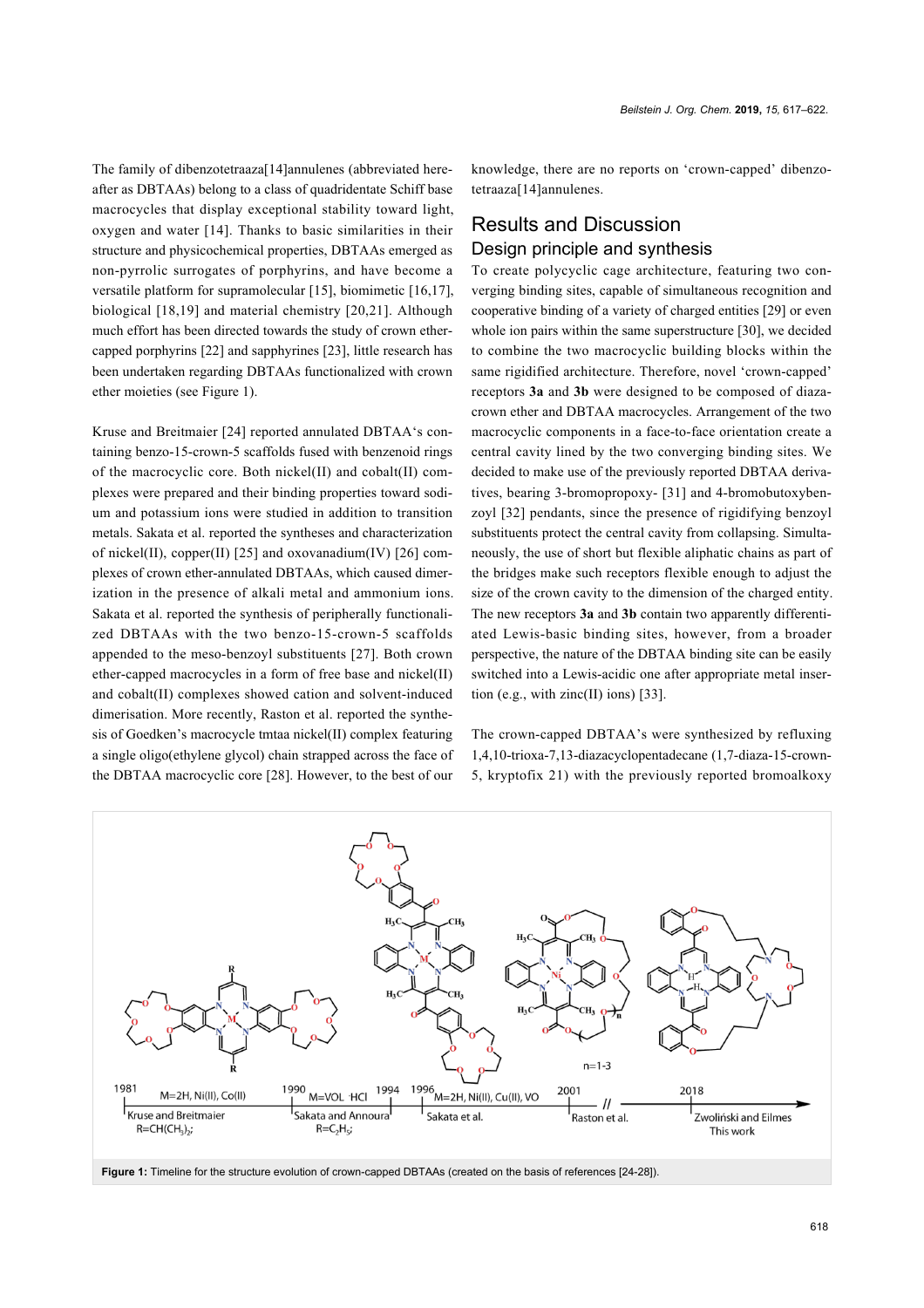derivatives **2a** and **2b** in anhydrous acetonitrile containing an excess of triethylamine for 24 hours ([Scheme 1\)](#page-2-0). The desired crown ether-capped receptors **3a** and **3b** were isolated following column chromatography as viscous oils in satisfactory 26–28% isolated yields. The use of either mixtures of acetonitrile and toluene (v:v, varied 4:1 to 1:4) as less polar reaction media did not improve the overall yields despite extension of the reaction time to 48 hours.

#### Spectral characterization

The new compounds **3a** and **3b** have been fully characterized by FTIR-ATR,  ${}^{1}H$  and  ${}^{13}C$  NMR spectroscopy, high-resolution electrospray ionization mass spectrometry (HR-ESIMS) and elemental analysis, and the results are in agreement with expected structures (vide infra).

Both the crown ether-capped compounds **3a** and **3b** are highly symmetrical as was evidenced by both the  ${}^{1}H$  and  ${}^{13}C$  NMR spectra. The 13C NMR spectra of **3a** and **3b** display only one characteristic resonance signal assignable to the carbonyl moieties at  $\delta$ <sub>C</sub> ≈193 ppm. Simultaneously, macrocyclic inner NH protons gave a well-resolved triplet at  $\delta_H \approx 14.4$  ppm arising from the coupling with the olefinic H–C=N protons  $(J \approx 6.7 \text{ Hz})$ , observed as doublet at  $\delta_H \approx 8.6$  ppm. Nevertheless, the most intriguing feature of the  ${}^{1}$ H NMR spectra of the crown ethercapped compounds **3a** and **3b** is the exceptionally large separation of proton resonance signals observed for the crown straps of **3b** ([Figure 2a\)](#page-3-0). <sup>1</sup>H NMR spectra of both the *N*,*N'*-dimethyl [\[34\]](#page-5-14) and *N*,*N'*-dibenzyl [\[35\]](#page-5-15) derivatives of 1,7-diaza-15-crown-5, consist of two multiplets at  $\delta$ <sub>H</sub> 3.5–3.6 and 2.6–2.9 ppm, corresponding with oxo- and azaethylene proton resonances. Surprisingly, crown ether ethylene proton resonances are pronouncedly shifted downfield for the receptor **3b** as compared with the parent 1,7-diaza-15-crown-5 and the receptor **3a**. Although exact origin of such a difference needs to be further evaluated, it seems reasonable that the contraction of the bridging chains induces conformational changes that trigger constraints into the benzoyl ring rotation. The fingerprint of the oxoethylene proton resonances is composed of two triplets at  $\delta_H$  3.38 and 3.17 ppm and intense singlet at 3.43 ppm. At the same time, the fingerprint of the azaethylene proton resonances is composed of two triplets at  $\delta_H$  2.53 and 2.45 ppm; the latter is partially overlapped with proton resonances of aliphatic bridges. Receptor **3b** displays the properties of chemical shift reagents, similar to the previously reported crown ether-capped porphyrin [\[36\]](#page-5-16) but of different origin.

Since, the macrocyclic dibenzotetraaza[14]annulene core is antiaromatic, and shows no diamagnetic ring current characteristic for porphyrins, the remarkable chemical shift differentiation observed for the crown strap shall be rationalized by its close spatial proximity to anisotropy cones spanning from aromatic substituent's.

Moreover, vicinal coupling constants  ${}^{3}J_{H-H}$  found for the crown ethylene bridges fall within the range of 5.4–5.5 Hz, expected for gauche stereochemistry. Such a relaxed crown conformation is suitable for accommodation of large alkali and alkalineearth cations.

The general features of FTIR-ATR spectra of receptors **3a** and **3b** are substantially similar to each other and almost undistinguishable from that of the corresponding parent  $\alpha$ , $\omega$ -dibromoalkoxy-derivatives **2a** and **2b**. Slightly higher intensities are observed for absorption bands attributed to both the C–H (2924–2857 cm<sup>-1</sup>) and C–O–C (1246–1044 cm<sup>-1</sup>) stretching

<span id="page-2-0"></span>

Scheme 1: Synthesis of the crown-capped DBTAA receptors 3a and 3b. Reagents and conditions: i) Et<sub>3</sub>N, CH<sub>3</sub>CN, reflux, 24 h.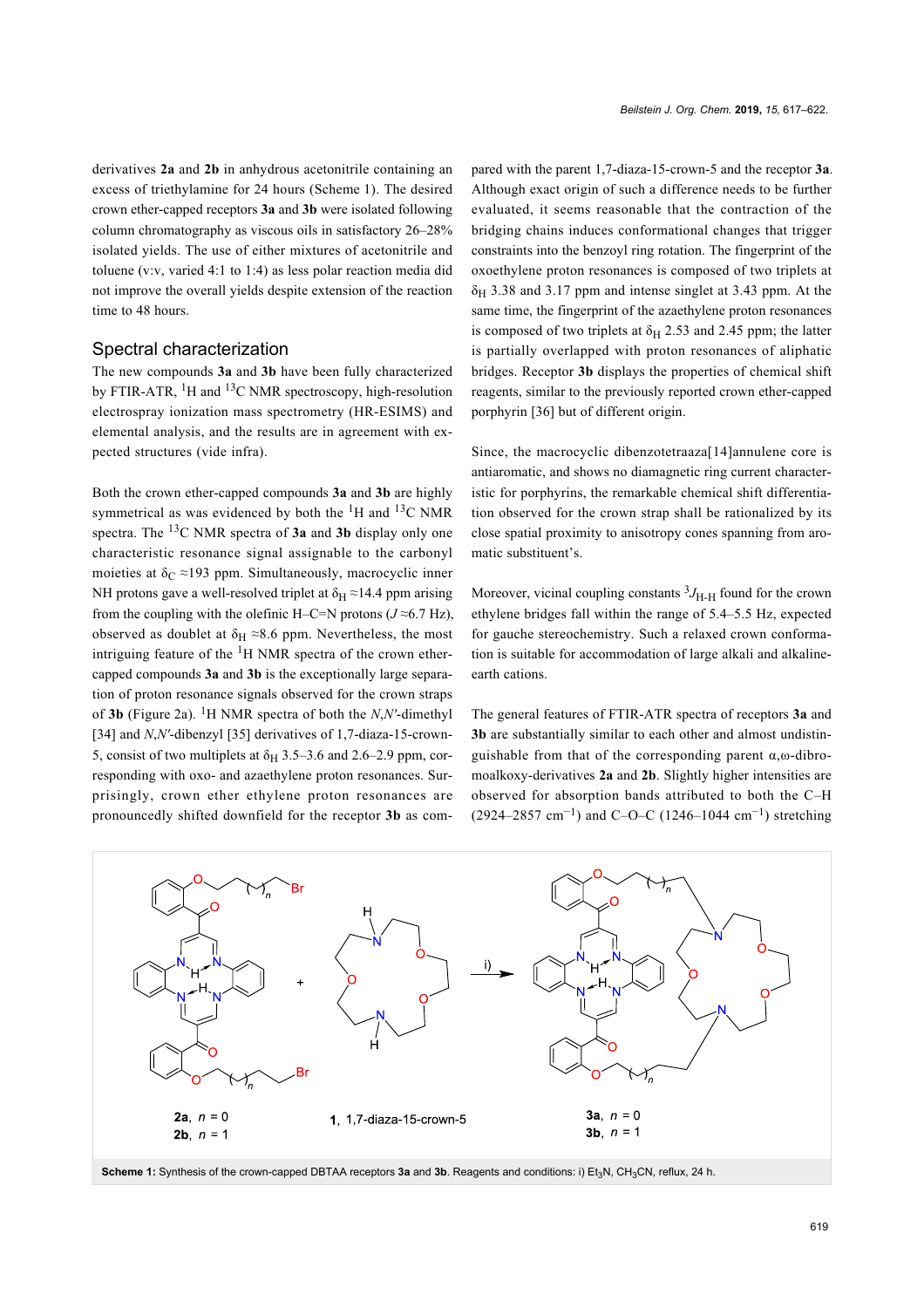<span id="page-3-0"></span>

vibrations. The presence of strong absorption bands at ca. 1590 and 1560 cm−<sup>1</sup> , assignable to the olefinic and imine skeletal stretching modes, implies the macrocyclic scaffold integrity. The FTIR-ATR spectra consist also with the characteristic, but modest in intensity, the absorption band at ca. 1646 cm<sup>-1</sup> attributable to the carbonyl moiety stretching vibrations.

The HR-ESIMS (positive ion mode) spectra of crown ethercapped DBTAA's **3a** and **3b** revealed base peaks of the pseudomolecular ions  $[M + H]^+$  at  $m/z$  855.4467 and 827.4135, respectively, that are in a very good agreement with the theoretical isotopic distribution patterns.

## Conclusion

Creation of polycyclic architectures predisposed to perform higher forms of molecular behaviour is essential for advancing the art of biomimetic chemistry. Therefore, the first crown ether-capped DBTAAs, featuring a face-to-face arrangement of the macrocyclic components, have been synthesized in satisfactory 26–28% isolated yields and fully characterized based on HR-ESIMS, FTIR-ATR,  ${}^{1}H$  and  ${}^{13}C$  NMR spectroscopy and elemental analysis. These novel receptors are expected to bind

both the transition, alkali and alkaline-earth metals, and also, after DBTAA subunit metalation the whole ion pairs. The binding properties of the crown ether-capped DBTAA receptors are under investigation and will be reported elsewhere.

## **Experimental**

## General procedure for the synthesis of crown ether-capped DBTAA's **3a** and **3b**

1,7-Diaza-15-crown-5 (0.1 mmol, 22 mg) together with triethylamine (0.05 mL) was added to a suspension of appropriate  $α<sub>ω</sub>$ dibromoalkoxy macrocyclic derivative **2a** or **2b** (0.1 mmol) in 80 mL of anhydrous acetonitrile and stirred under reflux for 24 h. In due course, the orange precipitate gradually disappeared and a clear red solution was obtained. Afterwards, the reaction mixture was evaporated to dryness under reduced pressure and the crude residue was taken up in 20 mL of chloroform and washed with distilled water  $(2 \times 50 \text{ mL})$ . The organic phase was dried over anhydrous MgSO<sup>4</sup> , filtered through a glass filter, concentrated to a minimal volume and applied directly onto the top of a silicagel column equilibrated with chloroform. The column was firstly eluted isocratically with a mixture of chloroform and acetone  $(1:1, v/v)$  to remove any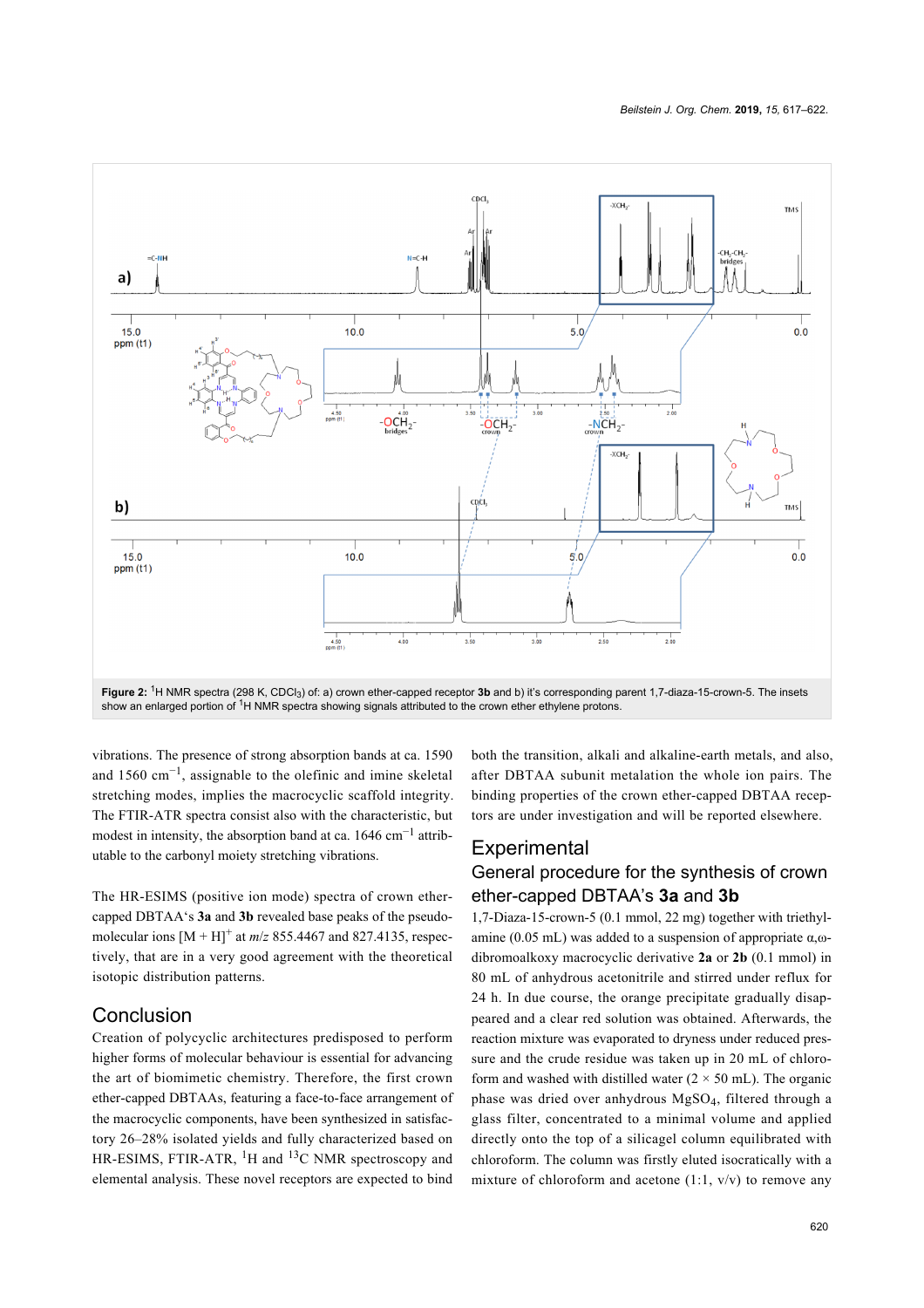unreacted traces of α,ω-dibromoalkoxy macrocyclic derivatives **2a** or **2b**. The second band containing undesired site products was eluted isocratically with a mixture of chloroform and methanol  $(1:1, v/v)$ . The third, main band, was eluted isocratically with a mixture of CHCl<sub>3</sub>/MeOH/NH<sub>3aq</sub> (10:10:1, v/v/v), evaporated to dryness under reduced pressure, and kept in a vacuum overnight at ambient temperature to remove all volatiles.

**Crown ether-capped DBTAA macrocycle 3a: [7,16-{2,2'- [7,13-bis(3-propyloxy)-1,4,10-trioxa-7,13-diazacyclopentadecane]dibenzoyl}-5,14-dihydrodibenzo[***b***,***i***][1,4,8,11] tetraazacyclotetradecine]:** Orange oil. Isolated yield 26.1% (26 mg). <sup>1</sup>H NMR (300 MHz, CDCl<sub>3</sub>, TMS, 298 K)  $\delta$  1.49 (m, 4H, CH2), 1.68 (m, 4H, CH2), 2.44 (m, 8H, NCH2), 2.53 (t, <sup>3</sup> *J* = 5.4 Hz, 4H, NCH<sub>2</sub>), 3.17 (t, <sup>3</sup> $J = 5.5$  Hz, 4H, OCH<sub>2</sub>), 3.38 (t,  $3J = 5.4$  Hz, 4H, OCH<sub>2</sub>), 3.43 (s, 4H, OCH<sub>2</sub>), 4.05 (t,  $3J = 5.6$ Hz, 4H, CH<sub>2</sub>), 6.98–7.18 (m, 12H, H-3', 5', 3, 4, 5, 6), 7.35 (dd,  $^{4}J$  = 1.7 Hz,  $^{3}J$  = 7.5 Hz, 2H, H-6'), 7.43 (ddd,  $^{4}J$  = 1.8 Hz,  $^{3}J$  = 7.4 Hz,  $3J = 8.4$  Hz, 2H, H-4<sup>2</sup>), 8.59 (d,  $3J = 6.4$  Hz, 4H, N=C-H), 14.44 (t,  $3J = 6.6$  Hz, 2H, NH);  $13C\{^1H\}$  NMR (75 MHz, CDCl3, TMS, 298 K) δ 23.68, 27.31, 53.35, 54.89, 56.25, 68.57, 70.03, 70.38, 110.44, 111.92, 115.58, 121.11, 126.49, 129.29, 129.45, 131.18, 137.23, 153.10, 155.55, 192.97 (C=O); FTIR (ATR) ν: 3069 (C=C), 2925 (C-H), 2857 (C-H), 1646 (C=O), 1589 (C=N), 1560 (C=C), 1488, 1446, 1286, 1246 (COC), 1137, 1102, 1044 (COC), 908, 822, 745, 660 cm−<sup>1</sup> ; HR-ESIMS (+ve mode)  $m/z$  (%):  $[M + H]^{+}$  calcd for  $C_{50}H_{59}N_6O_7$ , 855.4445; found, 855.4467 (100),  $\Delta m = 2.2$  ppm; anal. calcd for  $C_{50}H_{58}N_6O_7 \cdot 0.5CHCl_3$ : C, 66.31; H, 6.45; N, 9.19; found: C, 66.16; H, 6.58; N, 9.02.

**Crown ether-capped DBTAA macrocycle 3b: [7,16-{2,2'- [7,13-bis(4-butyloxy)-1,4,10-trioxa-7,13-diazacyclopentadecane]dibenzoyl}-5,14-dihydrodibenzo[***b***,***i***][1,4,8,11]tetraazacyclotetradecine]:** Red oil. Isolated yield 28.7% (16 mg). <sup>1</sup>H NMR (300 MHz, CDCl<sub>3</sub>, TMS, 298 K) δ 1.82 (m, 4H, CH<sub>2</sub>), 2.53 (m, 12H, NCH<sub>2</sub>), 3.25 (t, <sup>3</sup>J = 5.3 Hz, 4H, OCH<sub>2</sub>), 3.46 (s, 4H, OCH<sub>2</sub>), 3.47 (t, <sup>3</sup> $J = 4.8$  Hz, 4H, OCH<sub>2</sub>), 4.03 (t,  $3J = 5.3$  Hz, 4H, CH<sub>2</sub>), 6.97–7.18 (m, 12H, H-3',5',3,4,5,6), 7.41–7.47 (m, 4H, H-4',6'), 8.59 (d, *<sup>3</sup> J* = 6.7 Hz, 4H, N=C-H), 14.44 (t,  $3J = 6.7$  Hz, 2H, NH);  $13C$ <sup>1</sup>H} NMR (75 MHz, CDCl<sup>3</sup> , TMS, 298 K) δ 26.90, 52.85, 53.87, 54.42, 66.51, 68.43, 70.09, 70.29, 110.56, 111.75, 115.07, 121.33, 126.39, 129.44, 129.83, 131.44, 136.83, 152.52, 155.40, 192.79 (C=O); FTIR (ATR) ν: 3069 (C=C), 2924 (C-H), 2862 (C-H), 1647 (C=O), 1589 (C=N), 1562 (C=C), 1489, 1449, 1287, 1247  $(COC)$ , 1139, 1101, 1045 (COC), 908, 823, 742 cm<sup>-1</sup>; HR-ESIMS (+ve mode)  $m/z$  (%):  $[M + H]^{+}$  calcd for  $C_{48}H_{55}N_6O_7$ , 827.4132; found, 827.4135 (100),  $\Delta m = 0.3$  ppm; anal. calcd for  $C_{48}H_{54}N_6O_7CH_2Cl_2$ : C, 64.54; H, 6.19; N, 9.22; found: C, 64.81; H, 6.32; N, 8.85.

### Supporting Information

#### Supporting Information File 1

Detailed descriptions of experimental methods and copies of original FTIR-ATR, HR-ESIMS,  ${}^{1}H$  and  ${}^{13}C$  NMR spectra for all new compounds. [\[https://www.beilstein-journals.org/bjoc/content/](https://www.beilstein-journals.org/bjoc/content/supplementary/1860-5397-15-57-S1.pdf) [supplementary/1860-5397-15-57-S1.pdf\]](https://www.beilstein-journals.org/bjoc/content/supplementary/1860-5397-15-57-S1.pdf)

#### Acknowledgements

Financial support from the Polish Ministry of Science and Higher Education (Project NN204165236) is gratefully acknowledged.

## ORCID® iDs

Krzysztof M. Zwoliński - <https://orcid.org/0000-0002-8104-6670> Julita Eilmes -<https://orcid.org/0000-0003-3905-149X>

### References

- <span id="page-4-0"></span>1. Lehn, J.-M. *Supramolecular Chemistry – Concepts and Perspectives;* VCH: Weinheim, Germany, 1995. [doi:10.1002/3527607439](https://doi.org/10.1002%2F3527607439)
- <span id="page-4-1"></span>2. Pedersen, C. J. *J. Am. Chem. Soc.* **1967,** *89,* 2495–2496. [doi:10.1021/ja00986a052](https://doi.org/10.1021%2Fja00986a052)
- <span id="page-4-2"></span>3. Izatt, R. M.; Christensen, J. K., Eds. *Synthetic Multidentate Macrocyclic Compounds;* Academic Press, Inc.: New York, 1978.
- <span id="page-4-3"></span>4. Späth, A.; König, B. *Beilstein J. Org. Chem.* **2010,** *6,* No. 32. [doi:10.3762/bjoc.6.32](https://doi.org/10.3762%2Fbjoc.6.32)
- <span id="page-4-4"></span>5. Arduini, A.; Casnati, A.; Pochini, A.; Ungaro, R. *Curr. Opin. Chem. Biol.* **1997,** *1,* 467–474. [doi:10.1016/s1367-5931\(97\)80040-3](https://doi.org/10.1016%2Fs1367-5931%2897%2980040-3)
- <span id="page-4-5"></span>6. Stadlbauer, S.; Riechers, A.; Späth, A.; König, B. *Chem. – Eur. J.* **2008,** *14,* 2536–2541. [doi:10.1002/chem.200701442](https://doi.org/10.1002%2Fchem.200701442)
- 7. Späth, A.; König, B. *Tetrahedron* **2010,** *66,* 1859–1873. [doi:10.1016/j.tet.2010.01.028](https://doi.org/10.1016%2Fj.tet.2010.01.028)
- <span id="page-4-6"></span>8. Gokel, G. *Crown Ethers and Cryptands;* Royal Society of Chemistry: Cambridge, U. K., 1991.
- <span id="page-4-7"></span>9. Jiou, J.; Chiravuri, K.; Gudapati, A.; Gassensmith, J. J. *Curr. Org. Chem.* **2014,** *18,* 2002–2009. [doi:10.2174/1385272819666140514005254](https://doi.org/10.2174%2F1385272819666140514005254)
- <span id="page-4-8"></span>10.Kubik, S. *Top. Curr. Chem.* **2012,** *319,* 1–34. [doi:10.1007/128\\_2011\\_244](https://doi.org/10.1007%2F128_2011_244)
- <span id="page-4-9"></span>11. Rossa, L.; Vögtle, F. *Top. Curr. Chem.* **1983,** *113,* 1–86. [doi:10.1007/3-540-12397-0\\_1](https://doi.org/10.1007%2F3-540-12397-0_1)
- <span id="page-4-10"></span>12. Collman, J. P.; Zhang, X.; Herrmann, P. C.; Uffelman, E. S.; Boitrel, B.; Straumanis, A.; Brauman, J. I. *J. Am. Chem. Soc.* **1994,** *116,* 2681–2682. [doi:10.1021/ja00085a083](https://doi.org/10.1021%2Fja00085a083)
- <span id="page-4-11"></span>13. Comte, C.; Gros, C. P.; Koeller, S.; Guilard, R.; Nurco, D. J.; Smith, K. M. *New J. Chem.* **1998,** *22,* 621–626. [doi:10.1039/a709181h](https://doi.org/10.1039%2Fa709181h)
- <span id="page-4-12"></span>14. Mountford, P. *Chem. Soc. Rev.* **1998,** *27,* 105–116. [doi:10.1039/a827105z](https://doi.org/10.1039%2Fa827105z)
- <span id="page-4-13"></span>15.Pawlica, D.; Marszałek, M.; Mynarczuk, G.; Sieroń, L.; Eilmes, J. *New J. Chem.* **2004,** *28,* 1615–1621. [doi:10.1039/b409298h](https://doi.org/10.1039%2Fb409298h)
- <span id="page-4-14"></span>16.Paschke, J.; Kirsch, M.; Korth, H.-G.; de Groot, H.; Sustmann, R. *J. Am. Chem. Soc.* **2001,** *123,* 11099–11100. [doi:10.1021/ja015544v](https://doi.org/10.1021%2Fja015544v)